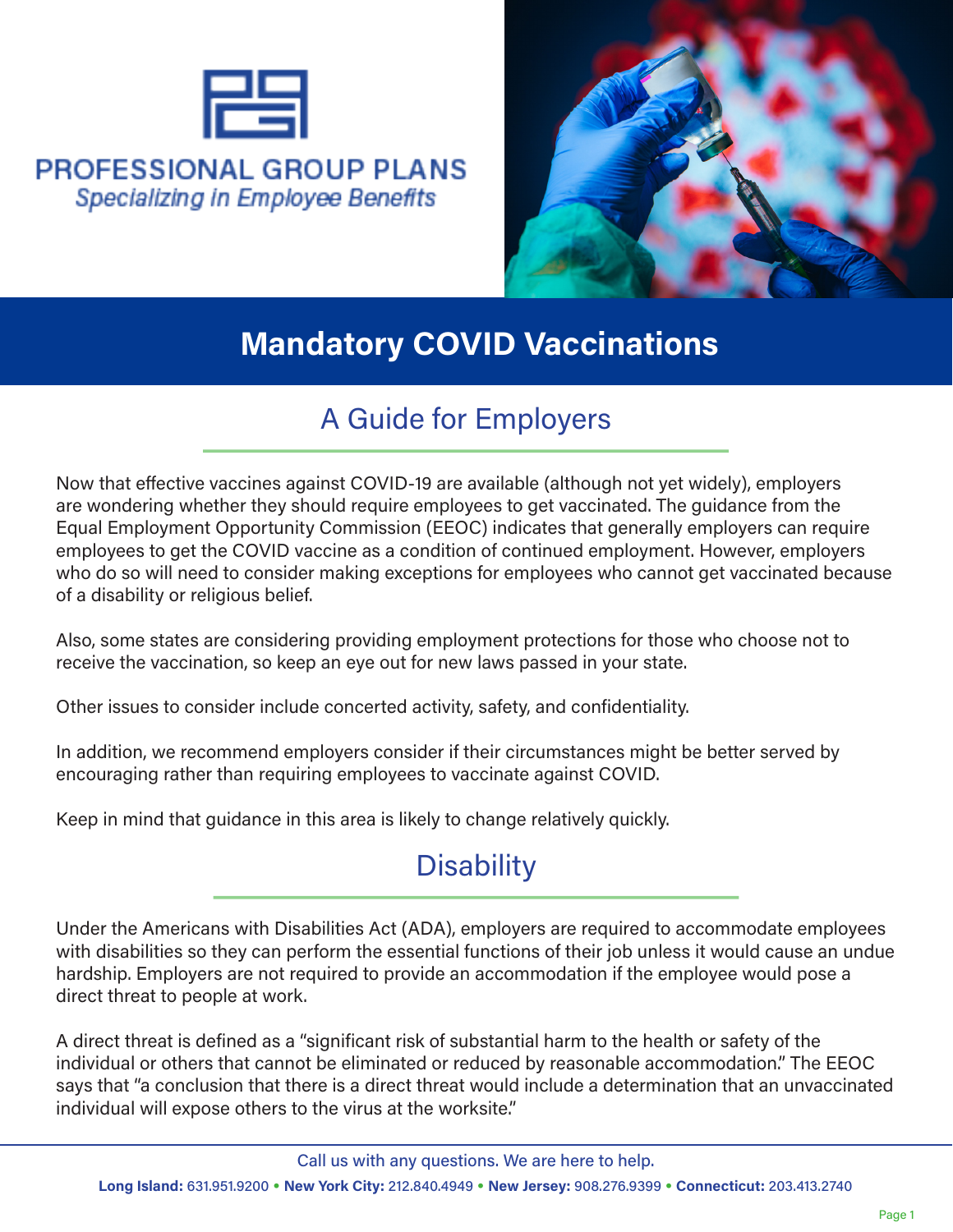Here are the steps to take if an employee says that they cannot get vaccinated because of their disability:

- 1. Determine whether allowing the employee to come to work rises to the level of direct threat, that is, a significant risk of substantial harm to someone's health or safety, considering these four factors: (i) duration of the risk; (ii) nature and severity of the potential harm; (iii) likelihood that a particular harm will occur; and (iv) imminence of the potential harm.
- 2. If no direct threat exists, grant the employee an exception to the vaccination requirement. For example, if an employee always works remotely, they wouldn't be a direct threat.
- 3. If having an unvaccinated employee at work does pose a direct threat, consider reasonable accommodations to reduce the threat to an acceptable level. The most common accommodations in this scenario would be allowing the employee to work from home or take a leave of absence. An accommodation does not have to be provided it if constitutes an undue hardship or the employee cannot perform the essential functions of their job. Both of these exceptions to providing an accommodation, however, are high standards to meet.
- 4. If having an unvaccinated employee at work poses a direct there and no accommodation would sufficiently reduce that threat, then the employer is not required to exempt the employee from its vaccination requirement and may exclude them from the workplace. However, the employer may not necessarily terminate the employee. Instead, they should consider their policies and other laws or rights that may apply.

# Religion

Under Title VII of the Civil Rights Act of 1964, employees are entitled to accommodations for their sincerely held religious practices and beliefs unless the accommodation would cause an undue hardship. The definition of undue hardship under Title VII is "having more than a *de minimis* cost or burden on the employer." While still vague, this standard is lower than the standard of undue hardship under the ADA.

Religious practices and beliefs do not need to be traditional or mainstream to warrant protection under Title VII. In fact, the EEOC recommends that employers should "ordinarily assume that an employee's request for religious accommodation is based on a sincerely held religious belief." If you have reason to doubt the validity of the employee's purported religious belief, you could ask the employee to provide additional information to support their accommodation request. It is not recommended that you require any specific type or source of documentation. Further, if you are not satisfied with what they provide, the best course would be to consult with an attorney for a risk assessment of your options.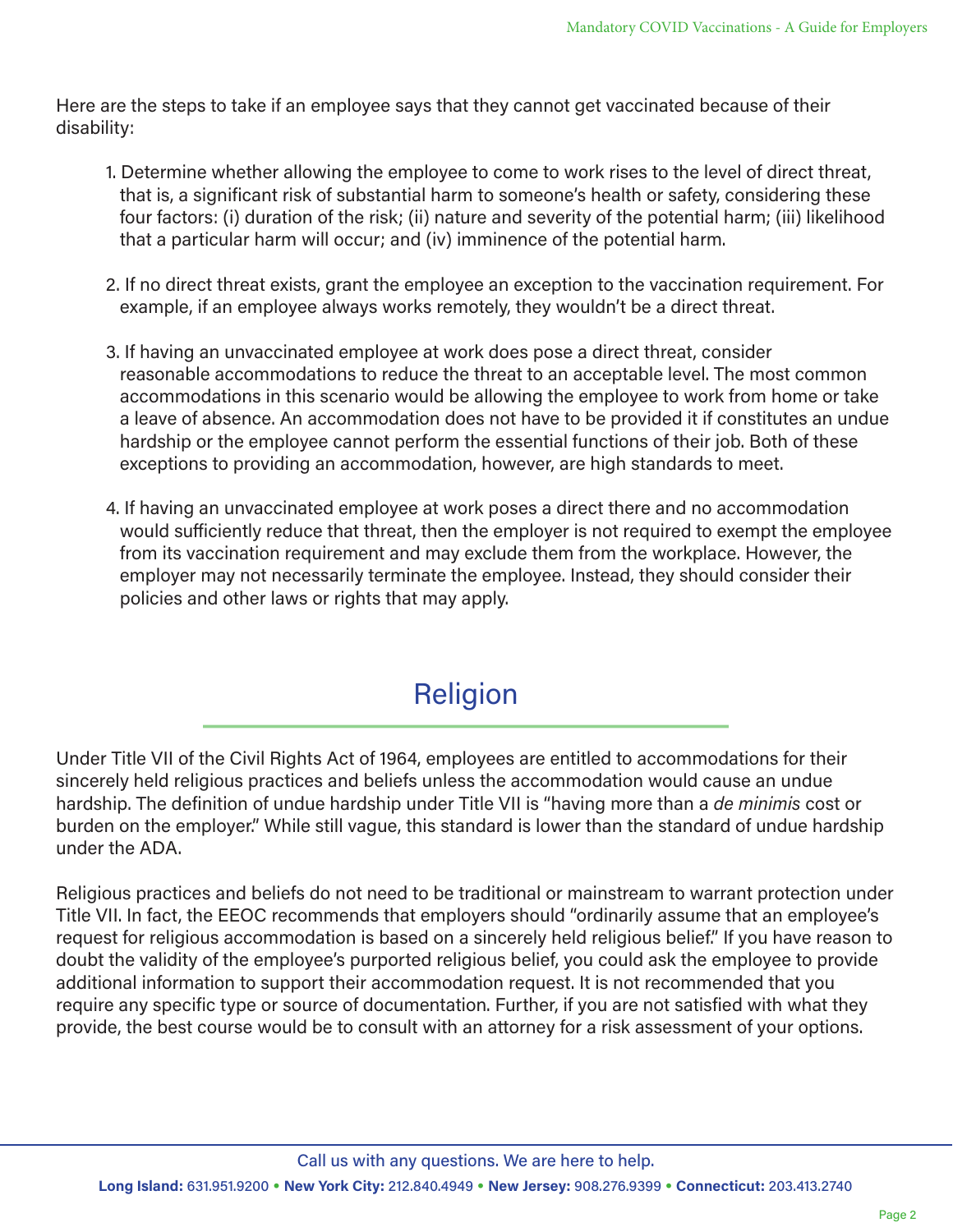# **Pregnancy**

Under the Pregnancy Discrimination Act, employers are required to treat employees who are affected by pregnancy, childbirth, or related medical conditions the same as other employees who are similar in their ability or inability to work. This means that if an employee cannot get vaccinated for a reason related to pregnancy, the employer would have to grant an accommodation if it does so for other employees who cannot get vaccinated for other reasons. Pregnancy-related conditions are likely to constitute disabilities under the ADA as well.

## **Safety**

Requiring vaccinations implicates two safety considerations. First, there's a possible argument that employers would actually need to require vaccinations under the Occupational Safety and Health Administration's general duty clause, which requires employers to provide a safe workplace. This argument hasn't been tested in court, so it may be a bit hypothetical at this point.

Second, although vaccines go through regulatory testing and review before they're available to the public, adverse reactions do sometimes occur. This is true with the COVID vaccine as well. If an employee gets sick from a vaccine the employer requires, the employer should contact their workers' compensation carrier to see if they should initiate a claim.

## Protected Concerted Activity

Employees who are opposed to vaccinations for secular and non-medical reasons do not have any inherent employment protection. However, Section 7 of the National Labor Relations Act (NLRA) could come into play if two or more employees (not including supervisors) complain about or oppose a workplace vaccination policy.

Generally, Section 7 of the NLRA entitles non-supervisory employees to engage in concerted activity for their mutual aid and protection. In the scenario of vaccinations, this means that employers cannot interfere with employees' complaining about or opposing the vaccination policy or retaliate against them for doing so. This does not mean that they get to be exempt from the vaccination requirement, just that you cannot discipline them for saying that they want to be exempt for a non-disability and non-religious reason, including even if they say that they think vaccinations are part of some massive, unproven conspiracy.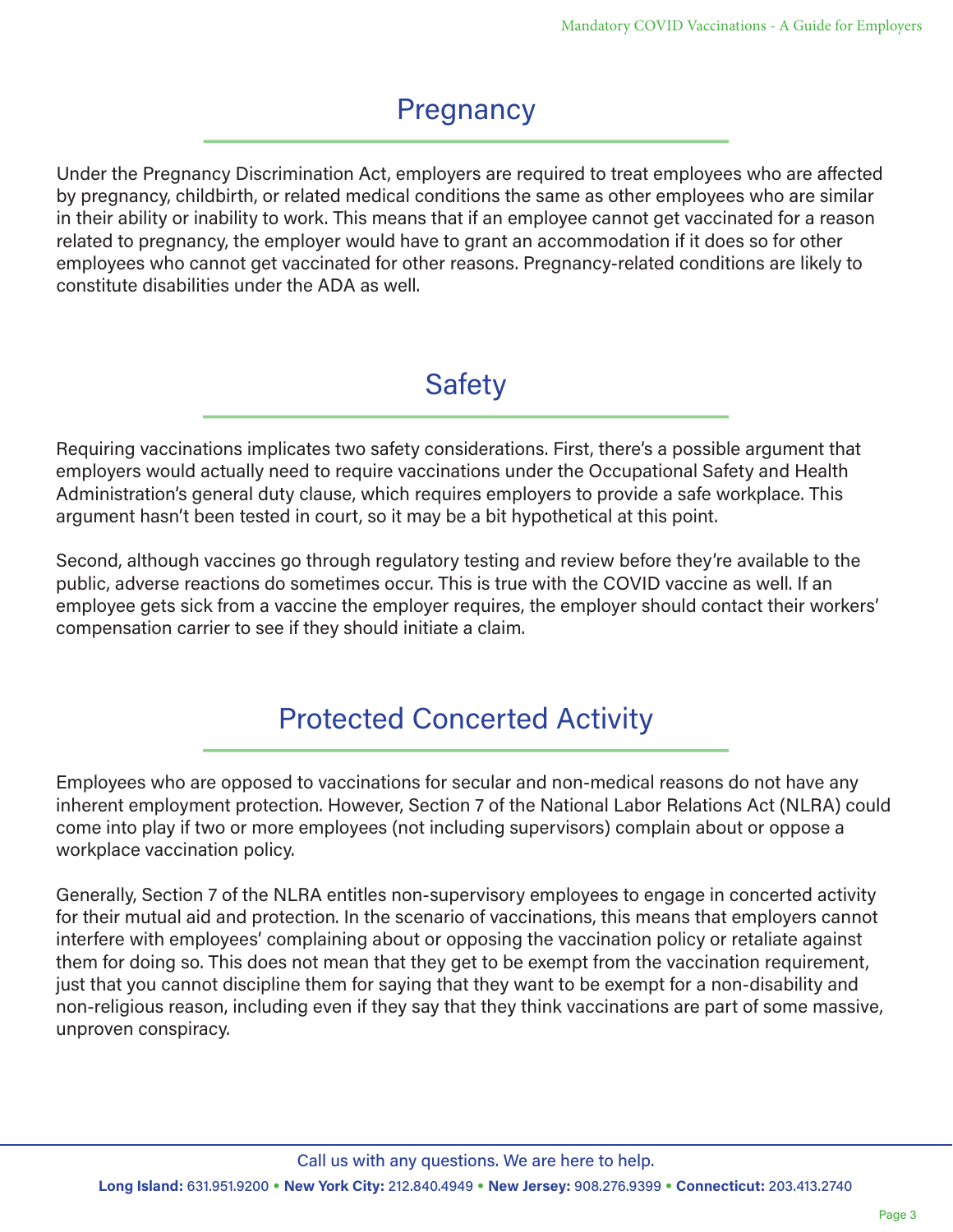# **Confidentiality**

Any information an employer obtains through its vaccination program must be kept confidential under the ADA.

Employees are generally prohibited from asking employees about genetic information under the Genetic Information Nondiscrimination Act (GINA). According to the EEOC:

*"GINA does not prohibit an individual employee's own health care provider from asking questions about genetic information, but it does prohibit an employer or a doctor working for the employer from asking questions about genetic information. If an employer requires employees to provide proof that they have received a COVID-19 vaccination from their own health care provider, the employer may want to warn the employee not to provide genetic information as part of the proof. As long as this warning is provided, any genetic information the employer receives in response to its request for proof of vaccination will be considered inadvertent and therefore not unlawful under GINA."*

Here is a sample GINA warning employers can use:

*"The Genetic Information Nondiscrimination Act of 2008 (GINA) prohibits employers and other entities covered by GINA Title II from requesting or requiring genetic information of an individual or family member of the individual, except as specifically allowed by this law. To comply with this law, we are asking that you not provide any genetic information when responding to this request for medical information. "Genetic information" as defined by GINA includes an individual's family medical history, the results of an individual's or family member's genetic tests, the fact that an individual or an individual's family member sought or received genetic services, and genetic information of a fetus carried by an individual or an individual's family member or an embryo lawfully held by an individual or family member receiving assistive reproductive services."*

### Frequently Asked Questions

Below are some frequently asked questions from employers regarding COVID-19 vaccination.

**Can we require an employee to show proof that they have received the vaccine outside of work?** According to the Equal Employment Opportunity Commission (EEOC), yes. Simply requiring proof of vaccination by itself does not violate either the Americans with Disabilities Act (ADA) or the Genetic Information Nondiscrimination Act (GINA).

However, employers should be aware that the ADA limits their ability to make "disability-related inquiries," and GINA generally prohibits employers from requesting employees' genetic information. While neither of these laws prevents employers from asking for proof of vaccination, employers are wise to explicitly tell employees not to provide related medical or genetic information as part of the proof. For example, employees should be advised not to provide their full medical history or extraneous information about their medical visit when providing proof of vaccination. See above for a sample GINA blurb.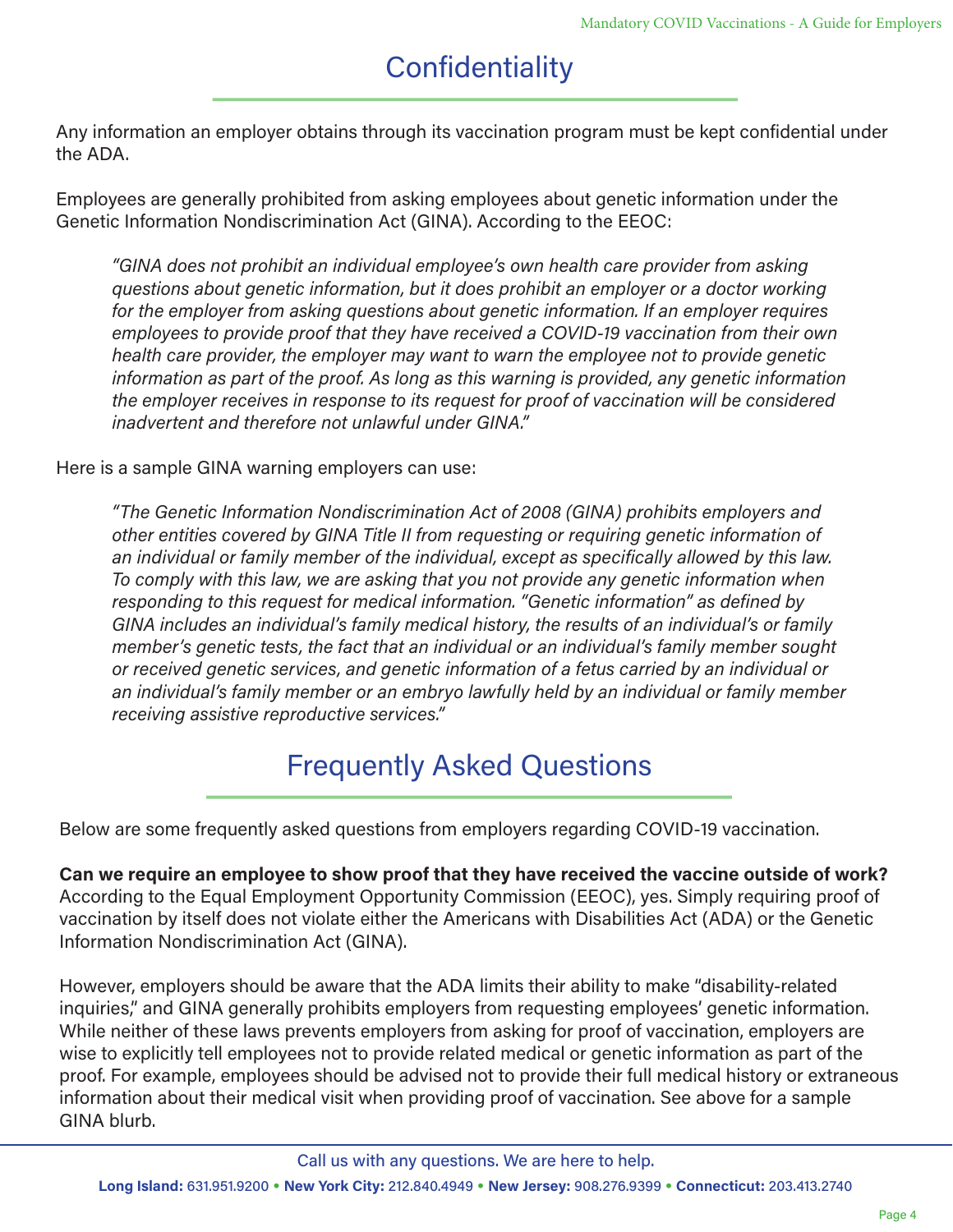**Can we ask or survey employees about whether they plan to get the COVID-19 vaccine?** Yes, you can likely ask employees this, but we recommend that you do so consistently with all employees and that you consider whether collecting this information is necessary.

Generally, the Americans with Disabilities Act (ADA) restricts employers' ability to make disabilityrelated inquiries or require medical examinations. However, the EEOC has stated that COVID-19 vaccinations are not medical exams and that requiring proof of off-site vaccination is not a disabilityrelated inquiry. However, related medical inquiries, such as why an employee will not receive a vaccine, would be a disability-related inquiry.

Using this guidance as instructive, it is likely permissible to simply ask all employees whether they plan to receive the vaccine. However, to avoid potentially violating the ADA or other laws, such as the Genetic Information Nondiscrimination Act (GINA), we recommend that you do not ask any other questions and require only a "yes" or "no" response. Advise employees that no other explanation or reason should be provided. Additionally, as a best practice, consider making the survey anonymous to avoid any appearance of the survey results being used inappropriately, such as to make a termination decision.

Overall, it is always best for employers to have a legitimate business purpose when making this type of inquiry. For example, employers might consider such a survey if they plan to offer vaccines on site to estimate demand. In contrast, if you have an entirely remote workforce, it does not seem relevant whether your employees plan to get vaccinated or not.

#### **Should we have a vaccine policy? Do you have a template?**

A vaccine policy is optional, but many employers may wish to create one. At this point, we recommend working with an attorney to draft a vaccine policy if you want to require employees to vaccinate.

#### **What are best practices if we plan to provide the vaccine at work?**

If you do not have onsite medical resources that you can use, the best practice would be to contract with a professional medical service provider. We cannot recommend providers, but we recommend that you contact your health insurance carrier for assistance.

From a practical perspective, we recommend making COVID-19 vaccines available during times that allow your employees to receive the vaccine during their workday, so that they will not have to come to work in their off-hours to receive the vaccine. If you are requiring employees to receive the vaccine, the best practice would be to pay employees for the time it takes to get vaccinated (including associated wait times). It is also wise to publicize the event and ensure that managers allow time for employees to receive the vaccine during their workday. Encourage leadership to participate in vaccination too, which may help inspire confidence and participation from other employees.

To maintain employees' privacy and comply with the ADA, we recommend that you provide a private space for each employee to receive the vaccination individually. Employees may share private medical information with vaccine providers or have medical questions; allowing privacy will help ensure confidentiality of that information.